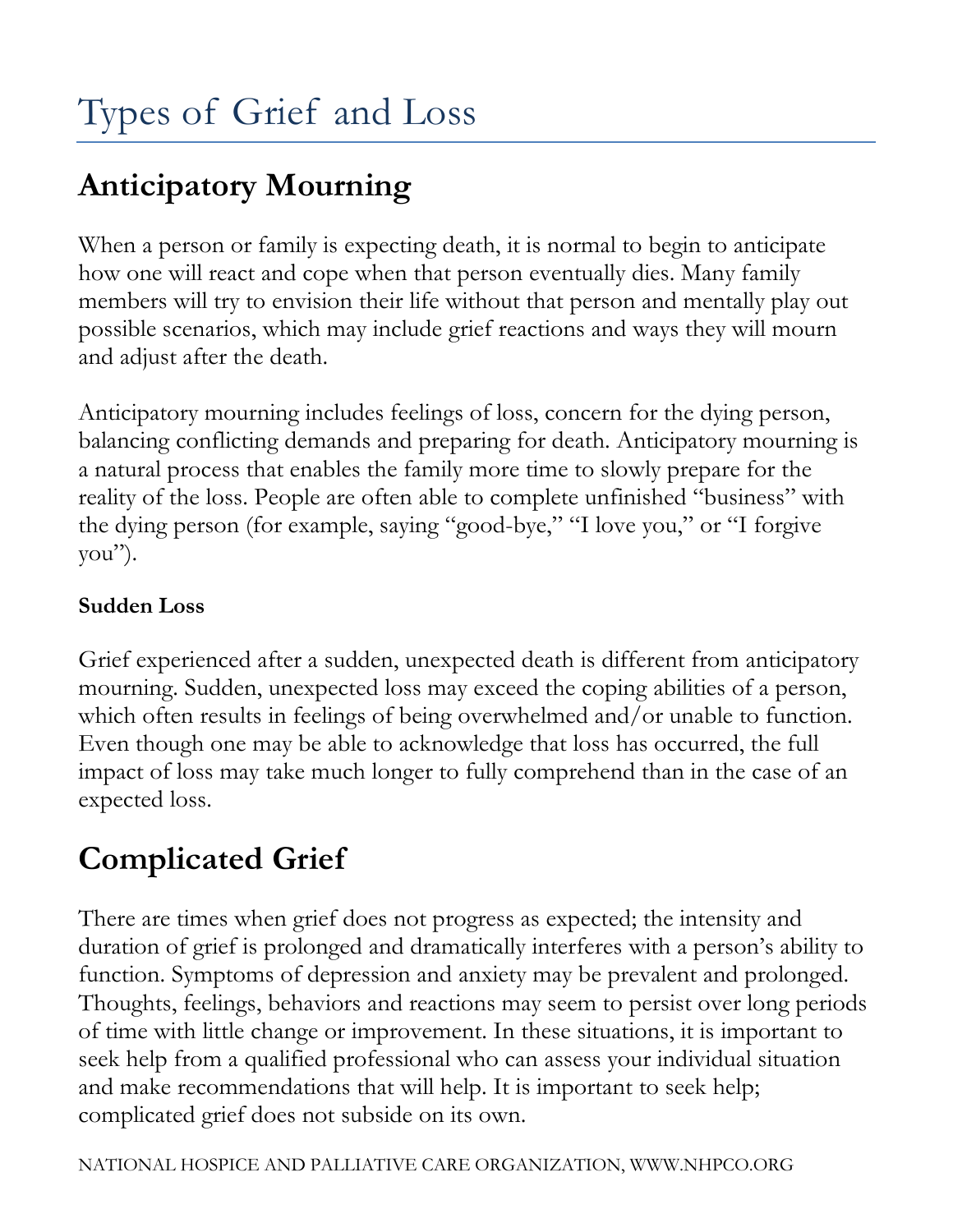## **Grieving During the Holidays**

Twelve Practical Tips for Saying, Doing the Right Things

While many people look forward to yearly holiday traditions, gatherings with family and friends and the general good feelings associated with the season, some people dread the holidays. For those who have lost a loved one during the past year, the holidays may emphasize their grief.

The holidays, especially the first ones after losing a loved one, are especially difficult for people who are grieving. Often, friends and family members of those affected by a loss are unsure how to act or what to say to support their grieving loved one during the holidays.

Here are some suggestions:

- 1. Be supportive of the way the person chooses to handle the holidays. Some may wish to follow traditions; others may choose to change their rituals. Remember, there is no right way or wrong way to handle the holidays.
- 2. Offer to help the person with baking and/or cleaning. Both tasks can be overwhelming for one trying to deal with raw emotions.
- 3. Offer to help him or her decorate for the holidays.
- 4. Offer to help with holiday shopping or give your loved one catalogs or online shopping sites that may be helpful.
- 5. Invite the person to attend a religious service with you and your family.
- 6. Invite your loved one to your home for the holidays.
- 7. Help your loved one prepare and mail holiday cards.
- 8. Ask the person if he or she is interested in volunteering with you during the holiday season. Doing something for someone else, such as helping at soup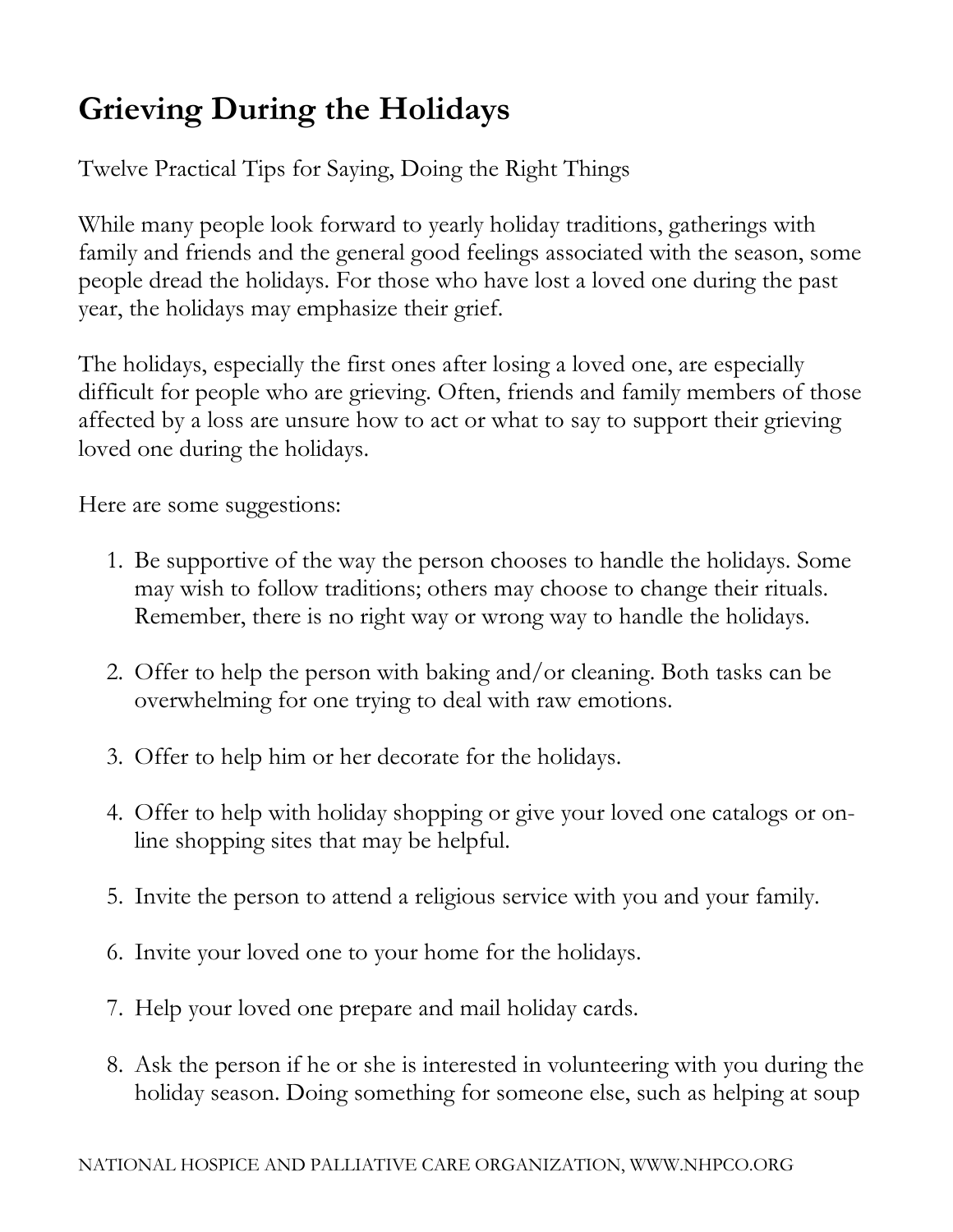kitchens or working with children, may help your loved one feel better about the holidays.

- 9. Donate a gift or money in memory of the person's loved one. Remind the person that his or her special person is not forgotten.
- 10. Never tell someone that he or she should be "over it." Instead, give the person hope that, eventually, he or she will enjoy the holidays again.
- 11. If he or she wants to talk about the deceased loved one or feelings associated with the loss, LISTEN. Active listening from friends is an important step to helping him or her heal. Don't worry about being conversational…. just listen.
- 12. Remind the person you are thinking of him or her and the loved one who died. Cards, phone calls and visits are great ways to stay in touch.

In general, the best way to help those who are grieving during the holidays is to let them know you care. They need to be remembered, and they need to know their loved ones are remembered, too. Local hospice grief counselors emphasize that friends and family members should never be afraid of saying or doing the wrong thing, because making an effort and showing concern will be appreciated.

Many people are not aware that their community hospice is a valuable resource that can help people who are struggling with grief and loss. Hospices provide bereavement support to the families they serve and often offer services to other members of the community as well.

More information about hospice and grief is available from NHPCO's CaringInfo or by calling the HelpLine at 1-800-658-8898.

#### **Grief and Loss Following Traumas and Disasters**

Everyone has been affected in some way by tragedies that have occurred in recent years, from the Iraq War, Hurricane Katrina, the events on September 11, 2001, tsunamis and earthquakes. Even if not directly affected, most people either know someone who lived where these events have happened or they have been there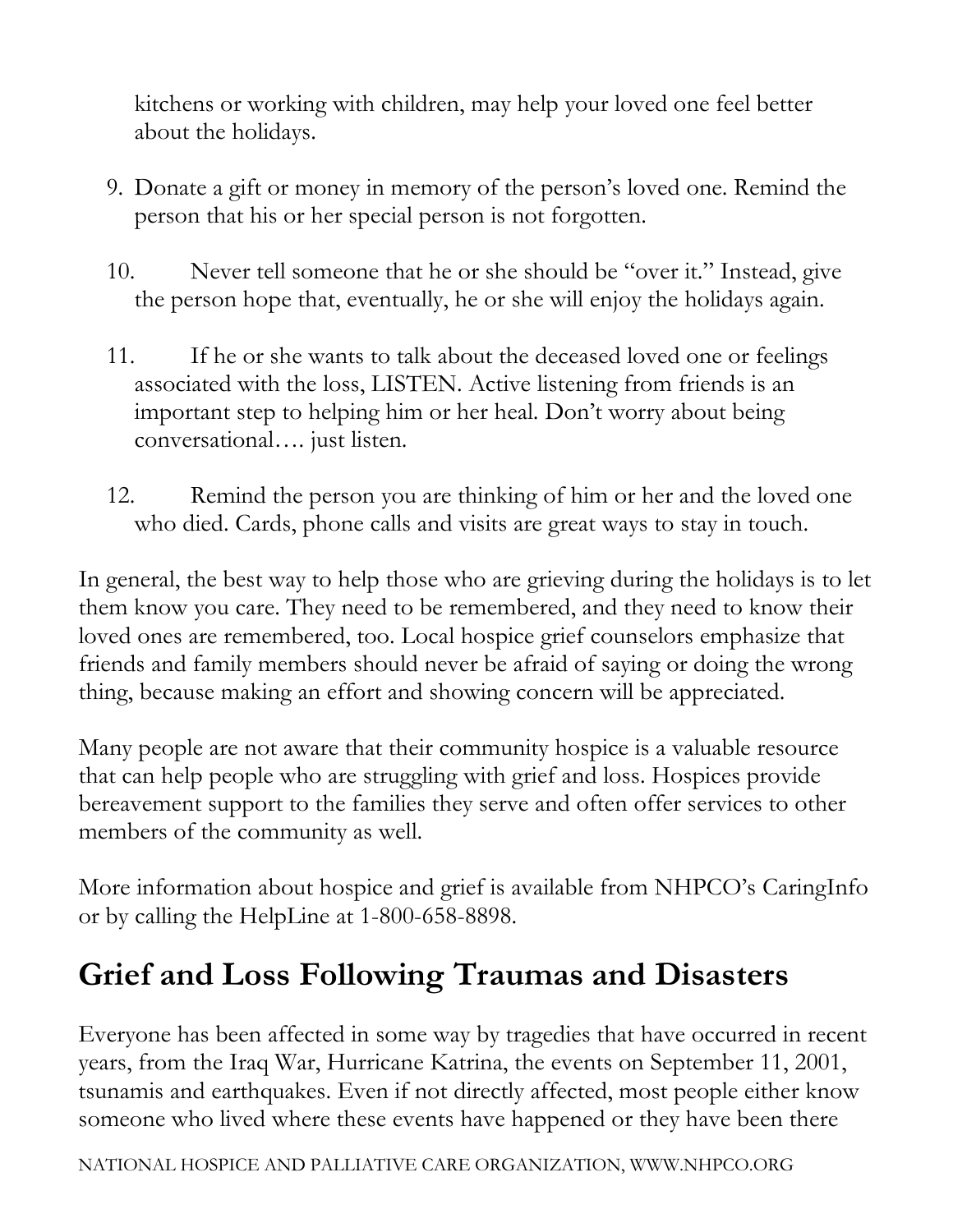themselves. Perhaps you are wondering, "Why did this happen?" "What is happening in the world?!" "How do I cope?" "How do we go on?" "Are my feelings normal?"

Many people have been touched by these events at a deep, human level. The ranges of emotions you experience are normal reactions to very unusual and abnormal events. If you feel apprehensive, confused, or uncertain, it is probably related to the fact that these were very frightening events. You may have never been touched in this way by so many different, horrific situations. Understand that you may continue to experience unusual thoughts or feelings for weeks and even months after a scary event or disaster.

Take time to understand your reactions. Look within yourself to figure out what you need to do to cope and take care of yourself, both mentally and physically. Some of the normal reactions you may have include:

- Difficulty focusing
- Lack of appetite
- Difficulty sleeping
- Increased headaches or tiredness
- Feelings of guilt, anger, fear, anxiety
- Dreams or nightmares
- Frequent mood changes

If you have experienced other losses or stressful events in your life, your reactions may become even more complex. Just as you heal physically from major physical injuries, you can heal from emotional wounds. Your reactions mean you are grieving changes and learning to cope with loss. It is normal to experience these reactions, and part of what can help is taking the time to look at what you need to do to best adjust.

You may wonder if life will ever be 'normal' again—either for you, how you view the world, or for those more directly affected by the tragedies. You and the world around you have been changed by what has happened, but a sense of routine and 'normalcy' will eventually return. What develops is a 'new normal,' not a return to